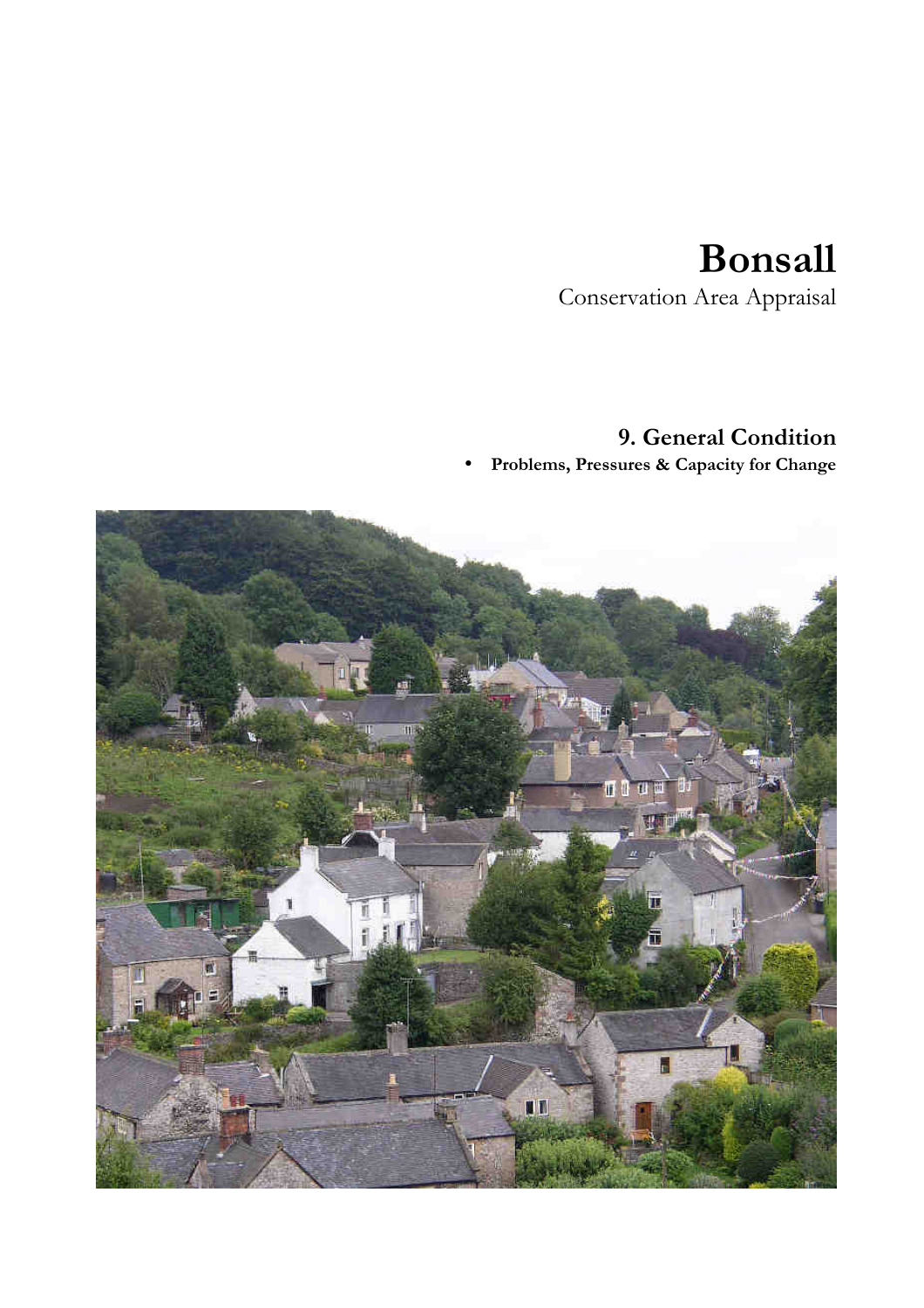# **GENERAL CONDITION**

## **Problems, Pressures & Capacity for Change**

#### *Buildings*

Overall the general condition of building stock in the village is good. In the main buildings present a well maintained appearance, as do associated gardens and integral spaces.

Historic buildings in the area, both listed and unlisted are also generally in good condition. The exceptions to this in the past have been the Framework Knitters Workshops, both the listed workshop adjacent to Yew Tree Farm and the unlisted workshop to the rear of No 4 High Street. More recently both these buildings have had repair works undertaken to make them wind and weatherproof and which have resulted in preserving their character. The Bonsall Framework Knitters Group, the Bonsall Field Barn Project, the owners and the District Council, have worked together and managed to retain these historic buildings for future posterity.





*Framework Knitters Workshop The Dale* 



*After* 



*Framework Knitters Workshop, The Cross.*

The Workshops are a unique feature of Bonsall's existing character and appearance as well as a record and depiction of the social history of the village and the industries they represented. Buildings which cannot easily be utilized for a viable end-use are more likely to become a burden for the owner and small buildings such as these, are difficult to find an end-use which can protect their long-term future. The loss of these buildings to the special character and appearance of the village, would be significant and it is important that these buildings are still considered as 'vulnerable' despite the recent efforts to preserve and protect them.

None of the historic buildings in the village have been formally designated as 'at risk' although the District Council has been made aware of the current situation regarding No. 1 High Street. This building is currently being monitored by the District Council and it will be added to the local 'Heritage at Risk' Register in 2011 if a scheme has not been brought forward for its repair / re-use.



*No. 1 High Street* 

#### *Field Barns*

A further building type, which is prevalent in the landscape around Bonsall and where there is issue with disrepair and re-use, is field barns. Whilst there